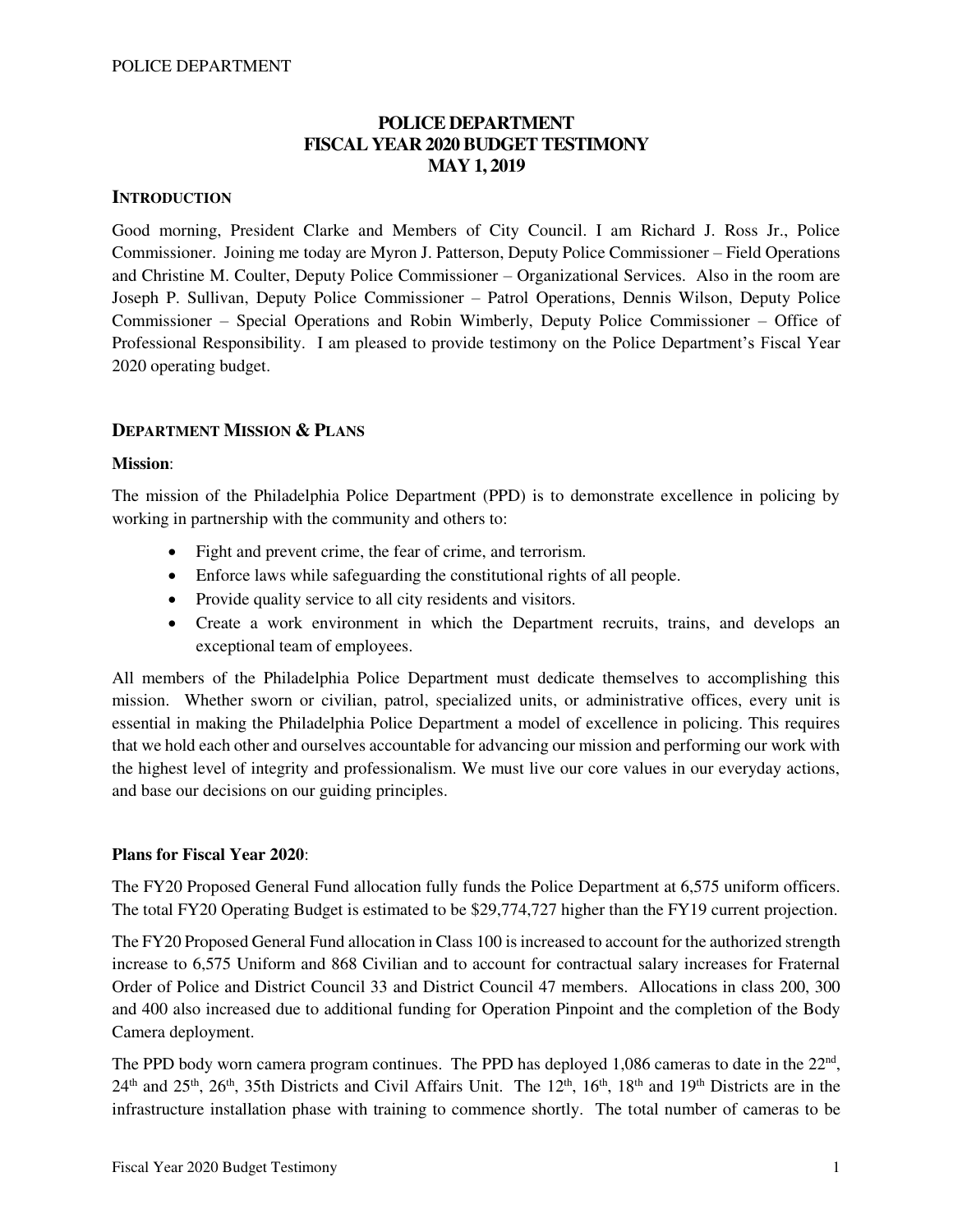added by this deployment will be 792. We continue to strive to deploy 800 BWCs a year, with the ultimate goal to outfit all patrol officers by 2021.

On September 27, 2018 the Mayor issued an urgent "Call to Action" mandating that the Cabinet and senior leadership develop within 100 days a plan for how to dramatically reduce the killings and shootings in Philadelphia. A Violence Prevention and Reduction Strategy Working Group was developed to analyze, define, and address the issue of community gun violence. The key recommendations to the Mayor were informed by the public health approach and a nationally recognized violence prevention framework, which includes a focus on prevention, intervention, enforcement, and reentry.

- Promote community health and well-being by prioritizing the reduction of structural violence through unpacking and addressing the physical and programmatic inequities that exist in the communities at the highest risk of violence.
- Invest in additional analytical capacity and technology to implement Philadelphia Police Department's Violent Crime Reduction Strategy "Operation Pinpoint," which is a combination of intelligence-based and community-oriented policing.
- Build on the administration's successful criminal justice reforms by improving reentry programs and services in Philadelphia and establish the Office of Reentry Partnerships in the Managing Director's Office, in order to support successful reintegration of justice-involved and formerly incarcerated individuals to thrive in their communities

To that end, the Philadelphia Police Department recognizes that there is no singular remedy for the prevalence of gun violence on our streets. Accordingly, the Department employs a comprehensive strategic plan to combat gun violence and improve the quality of life for Philadelphia's residents and visitors. The over-arching strategic plan is known as the "Violent Crime Response Strategy" (#PPDVCR). Included within the framework of #PPDVCR is "Operation Pinpoint," which combines the most effective elements of the Community-Oriented and Intelligence-Led policing models.

Operation Pinpoint is a multifaceted crime fighting and information sharing strategy designed to identify, collect, analyze, and disseminate information that officers and commanders need to target the worst violent offenders and areas. It integrates all we know about policing our neighborhoods in a planned, targeted, and measurable way. Combining "hot-spot" policing, offender focus, problem-solving, and community policing, along with using data, technology, and on-the-ground experience, this strategy "pinpoints" our worst offenders and neighborhood attractors for crime; and operates in conjunction with the community, within our most volatile targeted areas. Through focusing our efforts, we can ensure that we employ our resources in the most effective way possible to keep our neighborhoods safe from violence.

The information that drives Operation Pinpoint is data-driven and evidence-based, but also includes crucial input from the experience of officers and investigators on the street. The information is evaluated in real time, and actionable intelligence is provided to officers and commanders daily. Officers will use this information to guide them in focusing on the worst offenders and crime problems, and gives them the ability to provide additional information back to their command for identifying new objectives and planning future operations. Officers will receive Pinpoint intelligence from crime analysts before and during their tours. They will patrol in these targeted areas, and collect information from observation, witnesses, community members, and offenders in these areas. After being relayed through the chain-of-command, the information can then be analyzed and utilized to provide direction for field operations, on a near real-time basis. Additionally, the information can be employed to develop day-to-day and long-term deployment.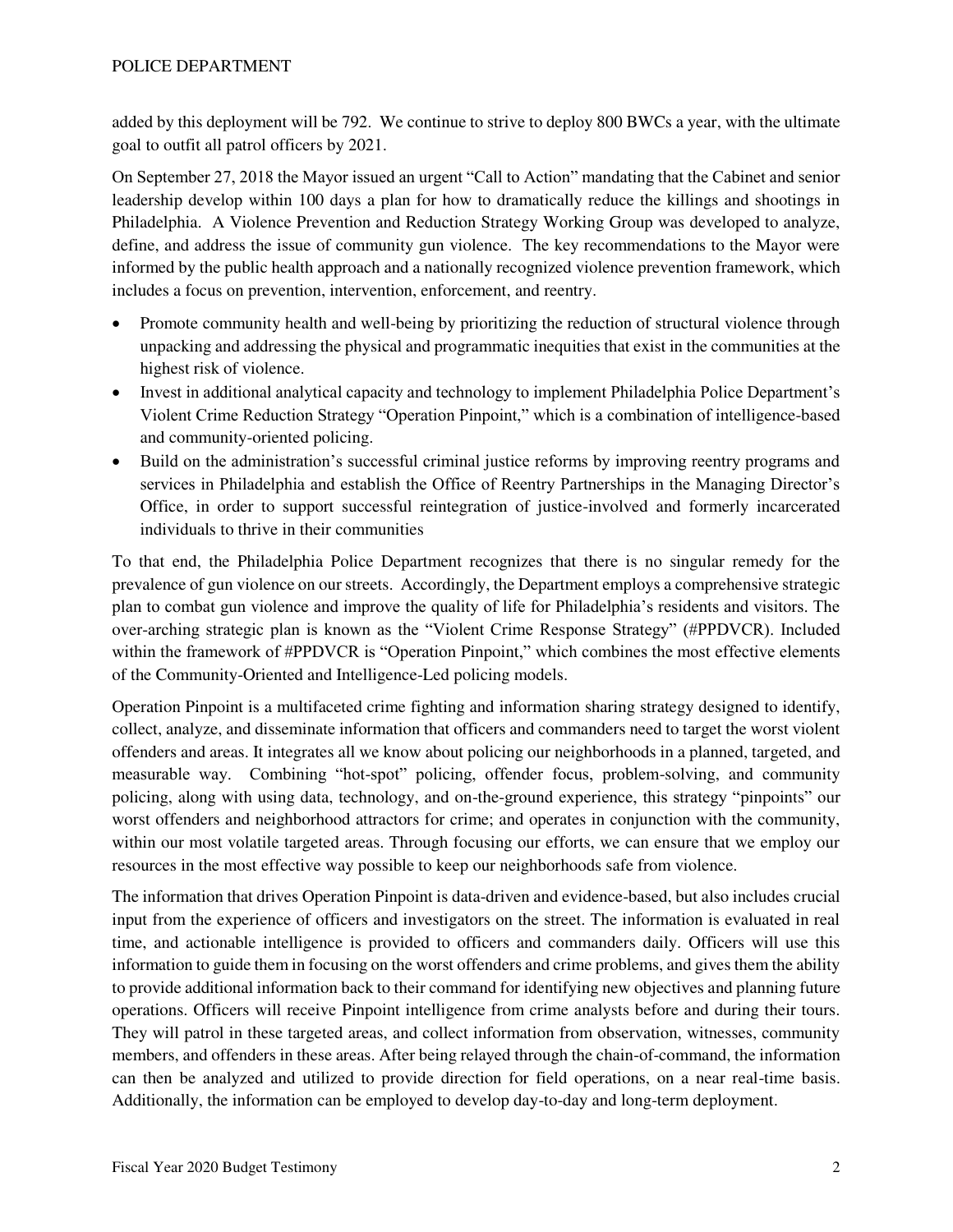With the mayor's support, and in collaboration with our partners, we are confident that Operation PINPOINT will augment our existing crime prevention and response strategies and initiatives, and have an appreciable impact on gun violence in Philadelphia.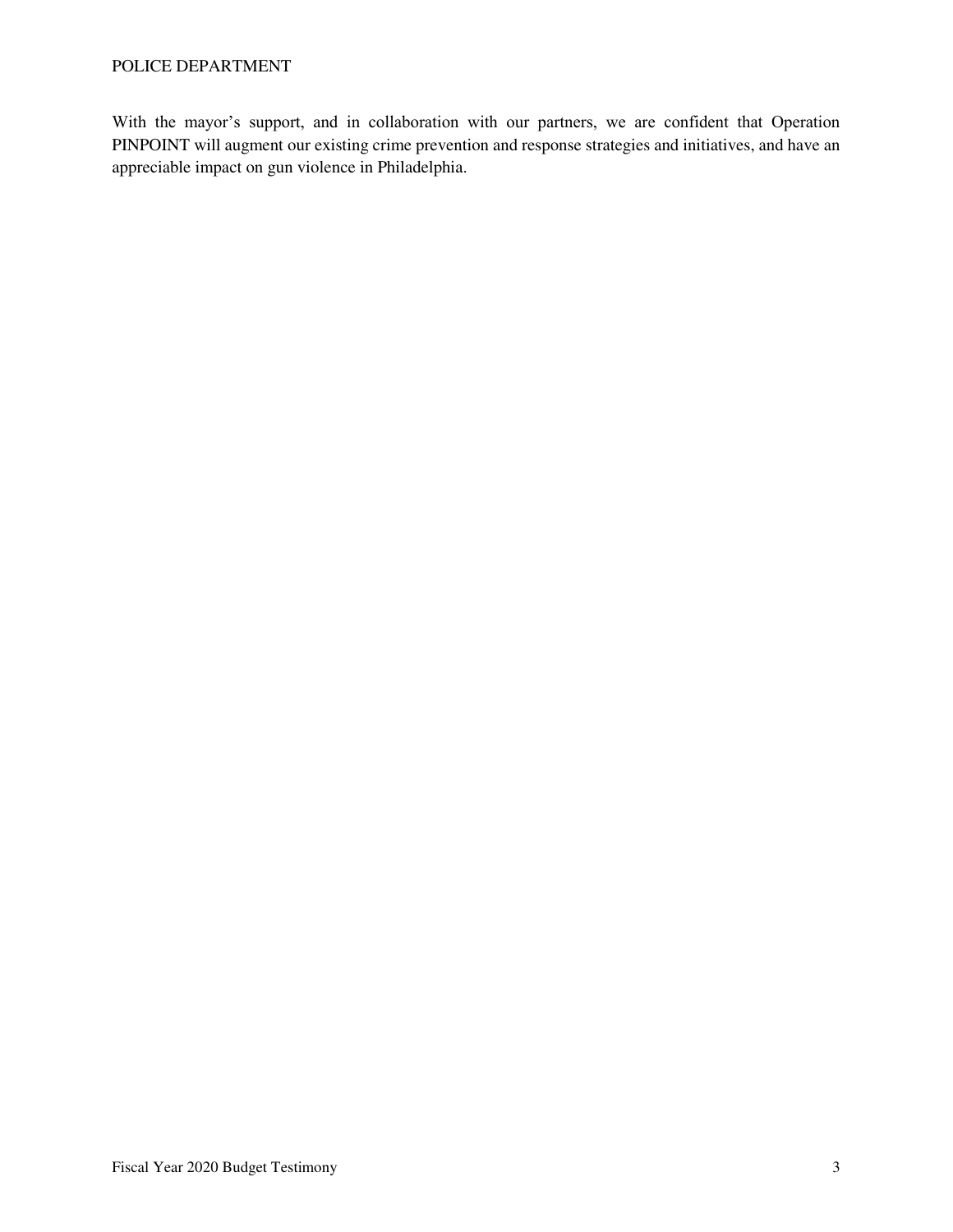| <b>Staff Demographics Summary (as of November 2018): All Funds</b> |           |           |           |                               |  |  |
|--------------------------------------------------------------------|-----------|-----------|-----------|-------------------------------|--|--|
|                                                                    | Total     | Minority  | White     | Female                        |  |  |
| Number of Full-Time Staff                                          | 7,455     | 3,528     | 3,927     | 1,924                         |  |  |
| Number of Exempt Staff                                             | 13        |           | 8         |                               |  |  |
| Number of Executive Staff (deputy)<br>level and above)             | 6         |           | 3         | $\mathfrak{D}_{\mathfrak{p}}$ |  |  |
| Average Salary, Full-Time Staff                                    | \$70,819  | \$69,961  | \$73,735  | \$66,034                      |  |  |
| Average Salary, Exempt Staff                                       | \$156,907 | \$167,159 | \$150.499 | \$154,044                     |  |  |
| Average Salary, Executive Staff                                    | \$208,453 | \$216,988 | \$199,918 | \$201,882                     |  |  |
| Median Salary, Full-Time Staff                                     | \$73,433  | \$73,433  | \$73,433  | \$73,433                      |  |  |
| Median Salary, Exempt Staff                                        | \$169,370 | \$195,990 | \$148,648 | \$127,926                     |  |  |
| Median Salary, Executive Staff                                     | \$201,882 | \$207,773 | \$195,990 | \$201,882                     |  |  |

# **BUDGET SUMMARY & OTHER BUDGET DRIVERS**

| <b>Employment Levels (as of November 2018): All Funds</b> |                            |                                              |  |  |  |
|-----------------------------------------------------------|----------------------------|----------------------------------------------|--|--|--|
|                                                           | <b>Budgeted</b><br>in FY19 | Filled as of<br>the Increment<br>Run (11/18) |  |  |  |
| Number of Full-Time Positions                             | 7,537                      | 7,455                                        |  |  |  |
| Number of Part-Time Positions                             | 1,037                      | 838                                          |  |  |  |
| Number of Exempt Positions                                | 13                         | 13                                           |  |  |  |
| Number of Executive Positions (deputy level<br>and above) | 6                          | 6                                            |  |  |  |
| Average Salary of All Full-Time Positions                 | \$70,049                   | \$70,819                                     |  |  |  |
| Median Salary of All Full-Time Positions                  | \$73,433                   | \$73,433                                     |  |  |  |

| <b>General Fund Financial Summary by Class</b>  |                |                    |                |                    |                |                  |
|-------------------------------------------------|----------------|--------------------|----------------|--------------------|----------------|------------------|
|                                                 | FY18 Original  | FY18 Actual        | FY19 Original  | FY19 Estimated     | FY20 Proposed  | Difference:      |
|                                                 | Appropriations | <b>Obligations</b> | Appropriations | <b>Obligations</b> | Appropriations | <b>FY20-FY19</b> |
| Class 100 - Employee Compensation               | \$631,372,338  | \$670,260,752      | \$688,759,185  | \$689,431,611      | \$718,359,324  | \$28,927,713     |
| Class 200 - Purchase of Services                | \$7,462,807    | \$7,427,351        | \$7,462,807    | \$7,859,807        | \$8,103,063    | \$243,256        |
| Class 300/400 - Materials, Supplies & Equipment | \$13,270,952   | \$13,176,270       | \$13,270,952   | \$13,848,952       | \$14,452,710   | \$603,758        |
| Class 500 - Contributions                       | \$0            | \$21,880,475       | \$0            | \$0                | \$0            | \$0              |
|                                                 | \$652,106,097  | \$712,744,848      | \$709,492,944  | \$711,140,370      | \$740,915,097  | \$29,774,727     |

| Contracts Summary (Professional Services only) |             |             |             |             |             |                       |
|------------------------------------------------|-------------|-------------|-------------|-------------|-------------|-----------------------|
|                                                | <b>FY14</b> | <b>FY15</b> | <b>FY16</b> | <b>FY17</b> | <b>FY18</b> | FY19 YTD<br>(Q1 & Q2) |
| Total amount of contracts                      | \$3,035,331 | \$2,097,137 | \$2,468,712 | \$2,729,261 | \$1,986,671 | \$476,000             |
| Total amount to M/W/DSBE                       | \$283,601   | \$111,948   | \$196,164   | \$371,547   | \$290,477   | \$278,532             |
| Participation Rate                             | $9\%$       | $5\%$       | $8\%$       | 14%         | 15%         | 59%                   |

| Total M/W/DSBE Contract Participation Goal (Public Works; Services, Supplies $\&$ ,<br><b>Equipment: and Professional Services combined)</b> |             |             |      |  |  |  |
|----------------------------------------------------------------------------------------------------------------------------------------------|-------------|-------------|------|--|--|--|
|                                                                                                                                              | <b>FY18</b> | <b>FY19</b> | FY20 |  |  |  |
| M/W/DSBE Contract Participation Goal                                                                                                         | $9\%$       | 10%         | 20%  |  |  |  |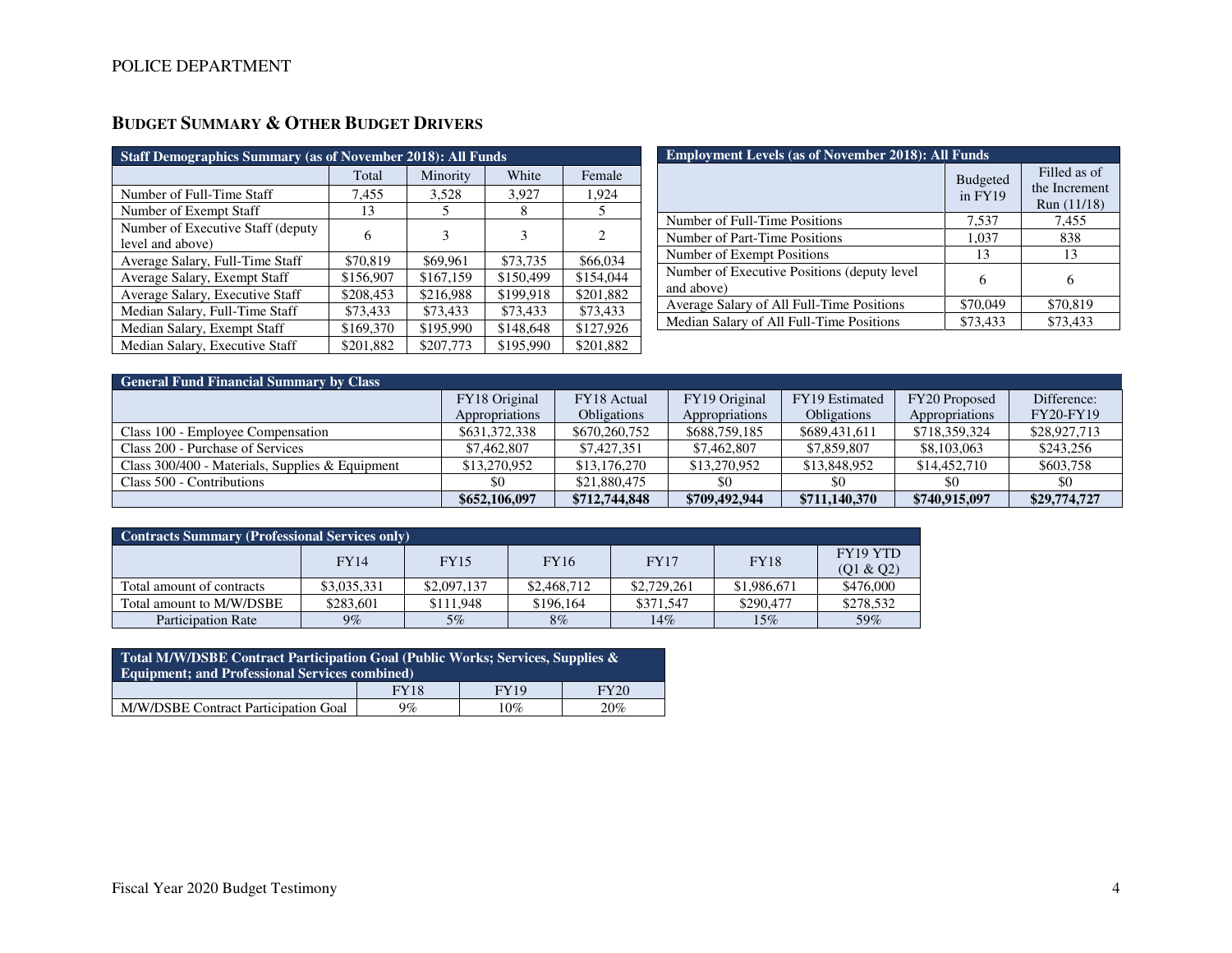### **PROPOSED BUDGET OVERVIEW**

### **Proposed Funding Request**:

The proposed Fiscal Year 2020 General Fund budget totals \$740,915,097, an increase of \$29,774,727 over Fiscal Year 2019 estimated obligation levels. This increase is primarily due to the contract raises for Fraternal Order of Police members (3.75%) and District Council 33 and District Council 47 members (3.0%), as well an increase of Uniform staffing levels to 6,575 and Civilian staffing levels to 868.

The proposed budget includes:

- \$718,359,324 in Class 100, a \$28,927,713 increase over FY19. This funding will fund all uniform, civilian and School Crossing Guard wages. It also funds increased Uniform Staffing levels to 6,575 and increased civilian staffing levels to 868.
- \$8,103,063 in Class 200, a \$243,256 increase over FY19. This will fund Uniform Clothing Maintenance and the purchase of professional services, training, repairs and maintenance, tuition reimbursement, required to maintain the services provided by the Philadelphia Police Department. Additional Funding is for Operation Pinpoint and completion of the Body Camera Deployment.
- \$14,452,710 in Class 300/400, a \$603,758 increase over FY19. This will fund the Uniform Clothing Allowance and the purchase of all the materials and supplies required to maintain the services provided by the Philadelphia Police Department. Additional funding is for Operation Pinpoint and completion of the Body Camera Deployment.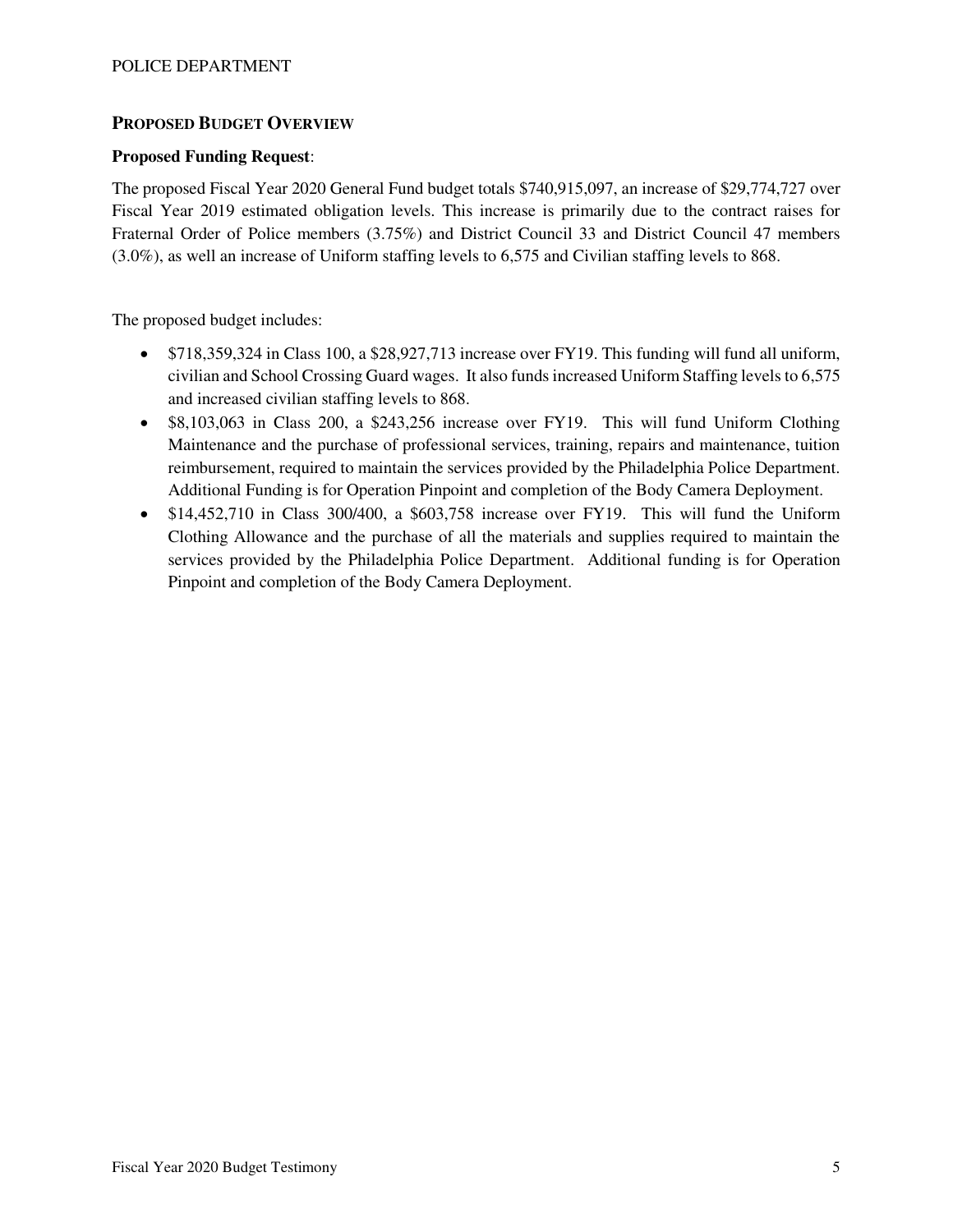## **STAFFING LEVELS**

The department is requesting 7,443 budgeted General Fund positions for FY20, an increase of 72 positions from FY19 budgeted levels.

This increase is attributable to crime-fighting strategies including Operation Pinpoint.

### **NEW HIRES**

| New Hires (from $\frac{7}{12018}$ to $\frac{11}{25}{18}$ ) |                                  |  |  |  |
|------------------------------------------------------------|----------------------------------|--|--|--|
|                                                            | <b>Total Number of New Hires</b> |  |  |  |
| Black or African American                                  |                                  |  |  |  |
| Asian                                                      |                                  |  |  |  |
| Hispanic or Latino                                         | 12                               |  |  |  |
| White                                                      | 79                               |  |  |  |
| Other                                                      |                                  |  |  |  |
| Total                                                      | 135                              |  |  |  |

Since November 2018, there have been 153 employees hired with the following demographics:

| <b>Black or African American</b> | 35 |
|----------------------------------|----|
| Asian                            | 03 |
| Hispanic or Latino               | 22 |
| White                            | 86 |
| Other                            | 07 |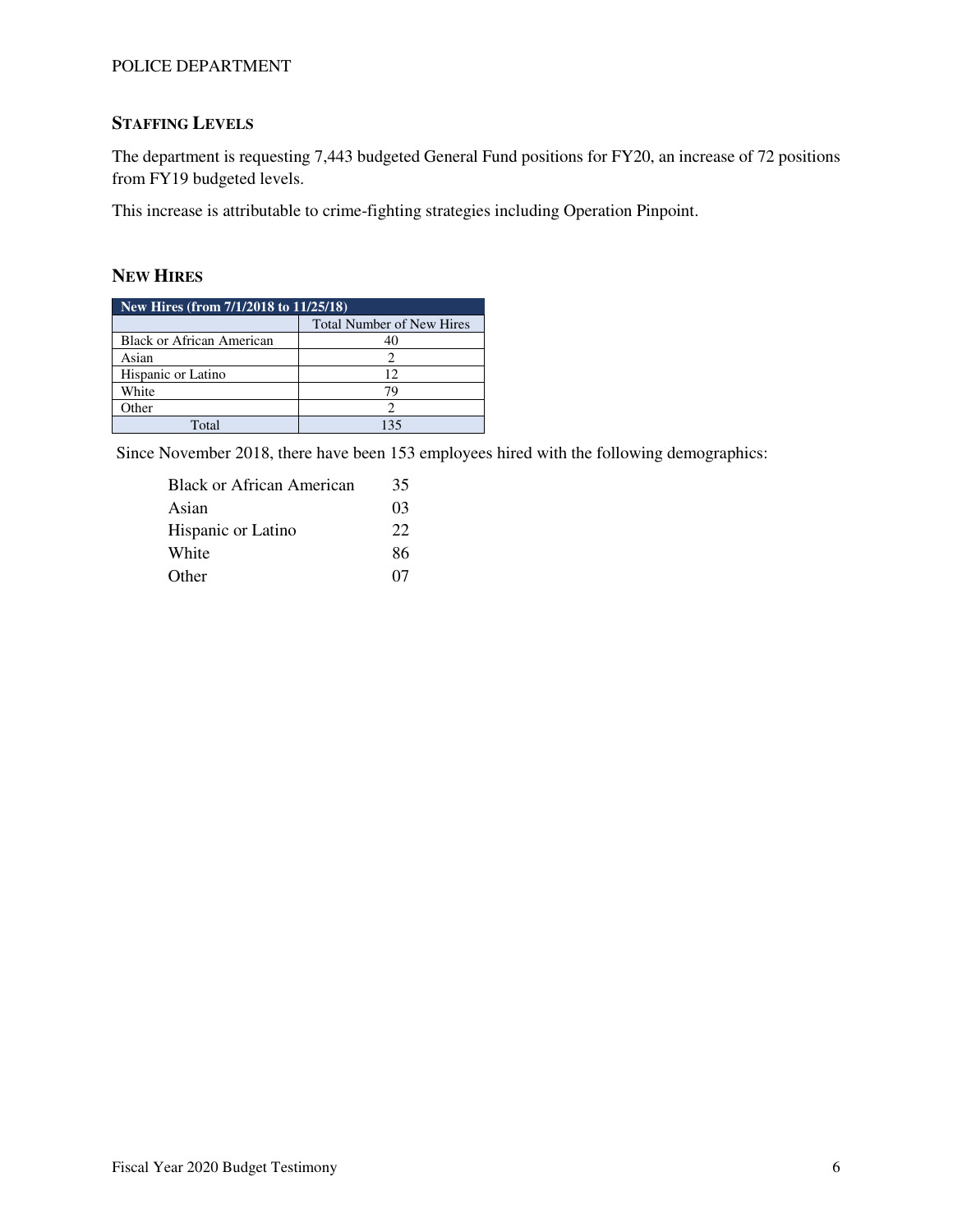### **PERFORMANCE, CHALLENGES, AND INITIATIVES**

## **AVIATION PROGRAM**

| $\overline{Y120}$ Strategic Goals                                                                                                                            |             |             |                                 |                                 |  |  |
|--------------------------------------------------------------------------------------------------------------------------------------------------------------|-------------|-------------|---------------------------------|---------------------------------|--|--|
| Reduce the number of stolen rental vehicles. (This includes vehicles that are rented and never returned and<br>vehicles stolen off rental car company lots.) |             |             |                                 |                                 |  |  |
| <b>FY20 Performance Measures</b>                                                                                                                             |             |             |                                 |                                 |  |  |
|                                                                                                                                                              | <b>FY18</b> | FY19 YTD    |                                 |                                 |  |  |
| Measure                                                                                                                                                      | Actual      | $(Q1 + Q2)$ | FY19 Target                     | FY20 Target                     |  |  |
| Number of stolen rental vehicles <sup>1</sup>                                                                                                                | 88          | 80          | A reduction from<br>FY18 actual | A reduction from<br>FY19 actual |  |  |

<sup>*1</sup>This includes both vehicles that are rented and never returned and vehicles that are stolen off the rental companies' lots. The Airport District*</sup> *has seen an increase in these incidents. Airport Police are aggressively working with internal and external partners to address the increase.*

# **CRIMINAL INVESTIGATIONS PROGRAM**

| <b>FY20 Strategic Goals</b>                        |                    |             |                             |                             |
|----------------------------------------------------|--------------------|-------------|-----------------------------|-----------------------------|
| Increase the homicide clearance rate.<br>$\bullet$ |                    |             |                             |                             |
| Increase the sexual assault clearance rate.        |                    |             |                             |                             |
| <b>FY20 Performance Measures</b>                   |                    |             |                             |                             |
|                                                    |                    | FY19 YTD    |                             |                             |
| Measure                                            | <b>FY18</b> Actual | $(Q1 + Q2)$ | FY19 Target                 | FY20 Target                 |
| Homicide clearance rate <sup>1</sup>               | 47.0%              | $40.9\%$    | $60.0\%$                    | $60.0\%$                    |
|                                                    |                    |             |                             |                             |
| Sexual Assault clearance rate                      | 64.7%              | 71.4%       | Increase from<br>prior year | Increase from<br>prior year |

<sup>1</sup> PPD plans to increase the Homicide Clearance Rate through enhancing analytical capacity and technology as part of the Violent Crime *Reduction Strategy (PPDVCR). In addition, the Homicide Unit and the Intelligence Bureau have been collaborating on clearing cold cases by accessing non-traditional systems to identify locations of individuals with active warrants, or by exceptional clearance. Exceptional clearance is used in certain situations where elements beyond law enforcement's control prevent the agency from arresting and formally charging the offender. It includes but is not limited to the death of the offender, a victim's refusal to cooperate with the prosecution after the offender has been identified, or denial of extradition because the offender committed a crime in another jurisdiction and is being prosecuted for that offense. 2 This is set by state law at 45 days. PPD is working to comply with a court mandate to process gun permits in accordance with this requirement.*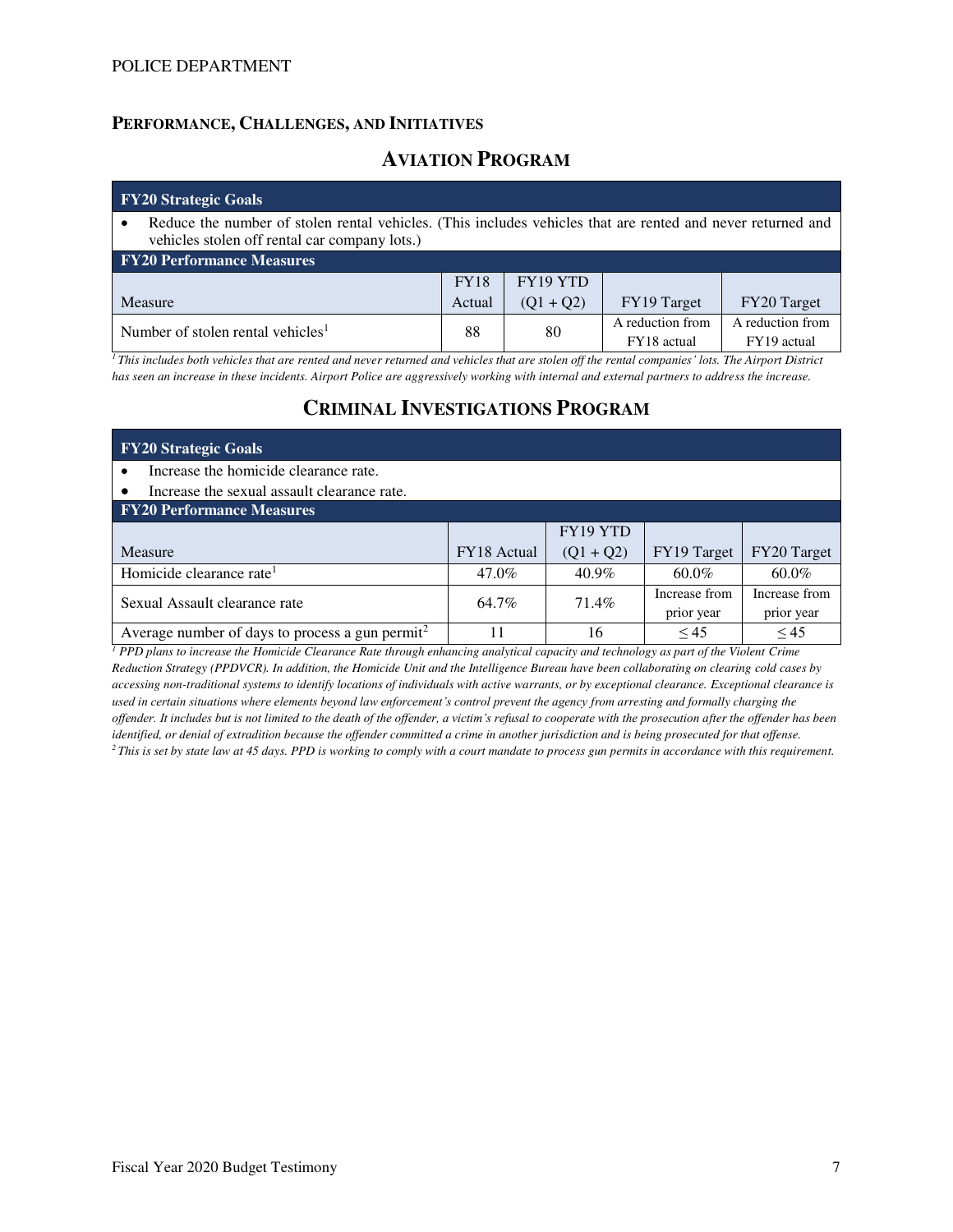# **FIELD OPERATIONS PROGRAM**

| <b>FY20 Strategic Goals</b>                                                                                                                                                                                                               |             |             |                           |                           |  |  |
|-------------------------------------------------------------------------------------------------------------------------------------------------------------------------------------------------------------------------------------------|-------------|-------------|---------------------------|---------------------------|--|--|
| Increase the number of Federal prosecutions that involve gun crimes.<br>$\bullet$<br>Increase the number of Bicycle Patrol Officers.<br>$\bullet$<br>Increase the number of children involved in the Police Athletic League.<br>$\bullet$ |             |             |                           |                           |  |  |
| <b>FY20 Performance Measures</b>                                                                                                                                                                                                          |             |             |                           |                           |  |  |
|                                                                                                                                                                                                                                           | <b>FY18</b> | FY19 YTD    |                           |                           |  |  |
| Measure                                                                                                                                                                                                                                   | Actual      | $(Q1 + Q2)$ | FY19 Target               | FY20 Target               |  |  |
| Number of shooting victims <sup>1</sup>                                                                                                                                                                                                   | 1,274       | 769         | A reduction<br>from FY18  | A reduction<br>from FY19  |  |  |
| Number of homicides <sup>1</sup>                                                                                                                                                                                                          | 309         | 203         | A reduction<br>from FY18  | A reduction<br>from FY19  |  |  |
| Number of part 1 violent crimes                                                                                                                                                                                                           | 14,719      | 7,463       | A reduction<br>from FY18  | A reduction<br>from FY19  |  |  |
| Number of burglaries                                                                                                                                                                                                                      | 6,496       | 3,461       | A reduction<br>from FY18  | A reduction<br>from FY19  |  |  |
| Cumulative number of bike patrol officers                                                                                                                                                                                                 | 449         | 580         | 10% increase<br>over FY18 | 10% increase<br>over FY19 |  |  |
| Number of children enrolled in PAL centers <sup>2</sup>                                                                                                                                                                                   | N/A         | 19,671      | 10% increase<br>over FY18 | 10% increase<br>over FY19 |  |  |

*<sup>1</sup>The Police Department is implementing Operation PINPOINT, a component of the PPD Violent Crime Reduction Strategy, in an effort to reduce the killings and shootings in Philadelphia.* 

*<sup>2</sup>"Enrolled" refers to children who sign up to attend one or more events. These are individuals for whom the PAL center has names and contact information and to whom membership-type cards are issued. PAL transitioned to a new computer system, so FY18 is shown as N/A. During the transition, duplicate information was identified, which had resulted in a miscount in attendance.*

# **FORENSICS PROGRAM**

| <b>FY20 Strategic Goals</b>                                                                                                                           |                 |                                                                               |                                 |               |  |  |  |
|-------------------------------------------------------------------------------------------------------------------------------------------------------|-----------------|-------------------------------------------------------------------------------|---------------------------------|---------------|--|--|--|
| Upgrade the BEAST (Laboratory Information Management System) to improve automated workflows in the                                                    |                 |                                                                               |                                 |               |  |  |  |
| OFS and evidence tracking throughout the PPD.                                                                                                         |                 |                                                                               |                                 |               |  |  |  |
| Complete additional Lean Six Sigma projects throughout the OFS to improve efficiencies and increase<br>$\bullet$                                      |                 |                                                                               |                                 |               |  |  |  |
| productivity.                                                                                                                                         |                 |                                                                               |                                 |               |  |  |  |
| Provide actionable intelligence for investigations and meet all trial commitments through continued<br>$\bullet$                                      |                 |                                                                               |                                 |               |  |  |  |
| improvements to casework productivity.                                                                                                                |                 |                                                                               |                                 |               |  |  |  |
| <b>FY20 Performance Measures</b>                                                                                                                      |                 |                                                                               |                                 |               |  |  |  |
|                                                                                                                                                       | <b>FY18</b>     | FY19 YTD                                                                      |                                 |               |  |  |  |
| Measure                                                                                                                                               | Actual          | $(Q1 + Q2)$                                                                   | FY19 Target                     | FY20 Target   |  |  |  |
| Number of cases (submissions) received                                                                                                                | 30,365          | 14,846                                                                        | 30,000                          | 30,000        |  |  |  |
| Number of investigative leads provided to investigators                                                                                               |                 |                                                                               | Increase over                   | Increase over |  |  |  |
| 1,509<br>1,231<br>through forensic databases (ballistic, DNA, and prints) $1$<br>FY18 actuals<br>FY19 actuals                                         |                 |                                                                               |                                 |               |  |  |  |
| Percentage of new sexual assault kit (SAK) cases                                                                                                      |                 |                                                                               |                                 |               |  |  |  |
| completed within the recommended 180 days, as stated in                                                                                               | 36.8%           | 86.1%                                                                         | $60.0\%$                        | $100\%$       |  |  |  |
| Act 27                                                                                                                                                |                 |                                                                               |                                 |               |  |  |  |
| $\mathbf{a}$ and $\mathbf{a}$ and $\mathbf{a}$ and $\mathbf{a}$ and $\mathbf{a}$ and $\mathbf{a}$ and $\mathbf{a}$ and $\mathbf{a}$<br>m <sub>i</sub> | $\cdot$ $\cdot$ | $\mathbf{1}$ $\mathbf{1}$ $\mathbf{1}$ $\mathbf{1}$ $\mathbf{1}$ $\mathbf{1}$ | $\cdot$ $\cdot$ $\cdot$ $\cdot$ |               |  |  |  |

*1 The Department has set targets, but actual performance is dependent on evidence available in the forensic database.*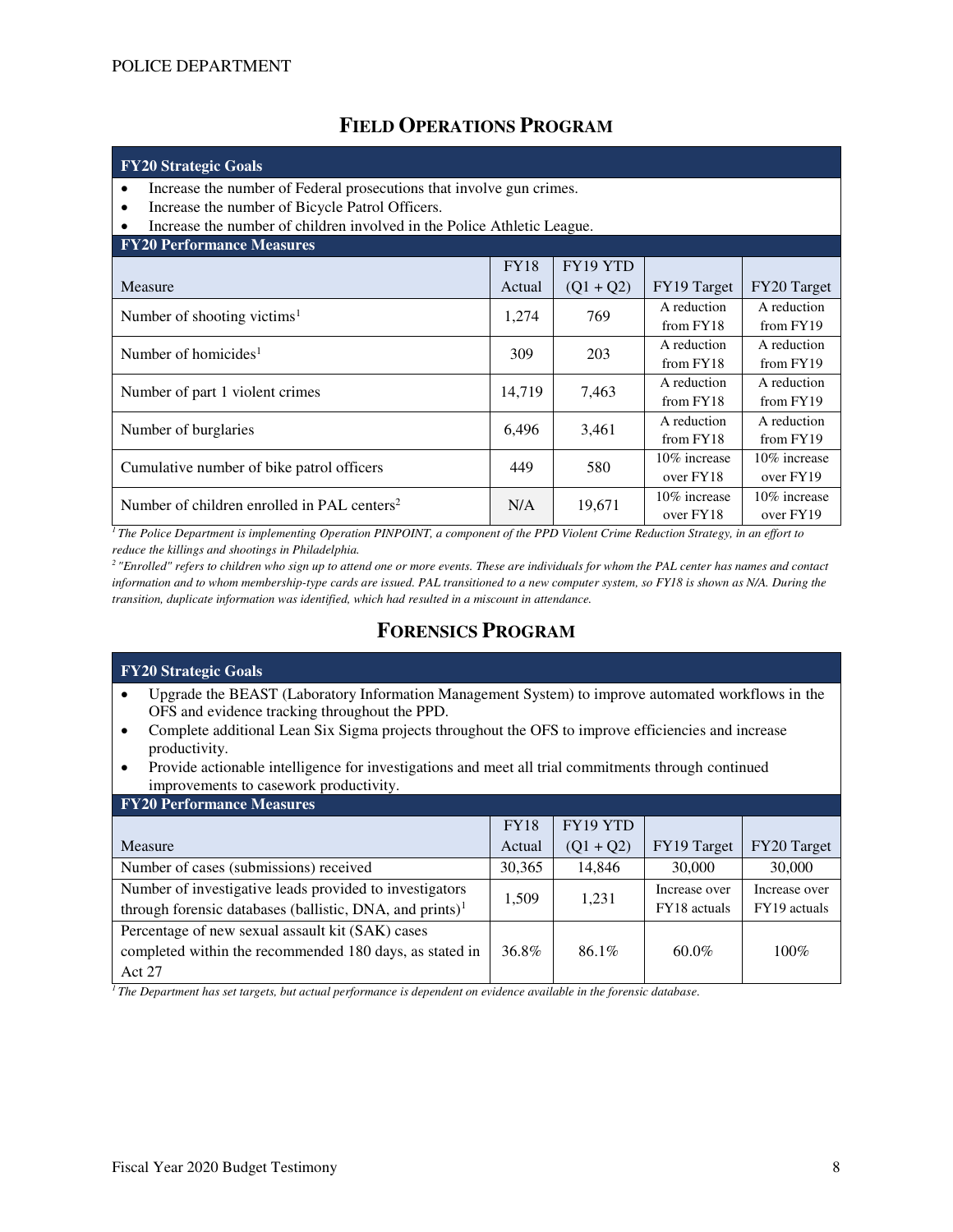## **INTELLIGENCE AND HOMELAND SECURITY PROGRAM**

#### **FY20 Strategic Goals**

• Increase the number of suspicious packages investigated.

## **ORGANIZATIONAL SUPPORT SERVICES PROGRAM**

#### **FY20 Strategic Goals**

- Increase the number of minority officers.
- Increase the number of body-worn cameras deployed by officers.
- Maintain authorized sworn positions.

| <b>FY18</b> | FY19 YTD        | <b>FY19</b> | FY20         |
|-------------|-----------------|-------------|--------------|
| Actual      | $(Q1 + Q2)$     | Target      | Target       |
| 99.7%       | 99.1%           | 100.0%      | $100.0\%$    |
| 78.0%       | 84.9%           | 86.0%       | 95.0%        |
|             |                 |             |              |
|             |                 |             | 60.0%        |
|             |                 |             |              |
|             |                 |             | 800          |
|             |                 |             |              |
| 92.7%       | 88.9%           | $> 90.0\%$  | $> 90.0\%$   |
| 21.7%       | 21.5%           | 52.7%       | 52.7%        |
| $45.1\%$    | 46.8%           | 57.9%       | 57.9%        |
|             | $45.0\%$<br>747 | 47.3%<br>35 | 50.0%<br>800 |

*<sup>1</sup>"Authorized" refers to the number of budgeted positions.*

*<sup>2</sup>Reality-based training (RBT) is a law enforcement training tool that simulates the mental and physical reactions experienced in high-stress situations in order to help officers prepare for encountering similar situations on the job. RBT is new to the Police Department. The eventual*  goal is to have all patrol and special patrol officers trained with RBT. The Department is first administering RBT to all patrol and special patrol *officers and hopes to revert to a three-year training rotation cycle whereby all officers are retrained within the three-year period.* 

*<sup>3</sup>"High-need areas" are defined using data from the Fire Department regarding prevalence of overdoses by zip code. This denominator can change over time, and high overdose rates do not necessarily correlate with high crime rates.*

*<sup>4</sup>This benchmark is tied to grant funding: the Department is eligible for funding when this rate is at or above 90%.* 

*<sup>5</sup>Target is based on census data for Philadelphia. PPD is focused on recruitment efforts with the goal of having the police force reflect the demographics of the city. PPD continually strives to hire a workforce that represents all communities within the City of Philadelphia. The Recruitment Unit has done recruiting drives which focus on bringing females into the Department. Additionally, PPD continues to explore different recruiting methods to increase the female workforce.* 

*6 Target is based on census data for Philadelphia. PPD is focused on recruitment efforts with the goal of having the police force reflect the demographics of the city. PPD continually strives to hire a workforce that represents all communities within the City of Philadelphia. The Recruitment Unit has done recruiting drives which focus on bringing minorities into the Department. Additionally, PPD continues to explore different recruiting methods to increase the minority workforce.*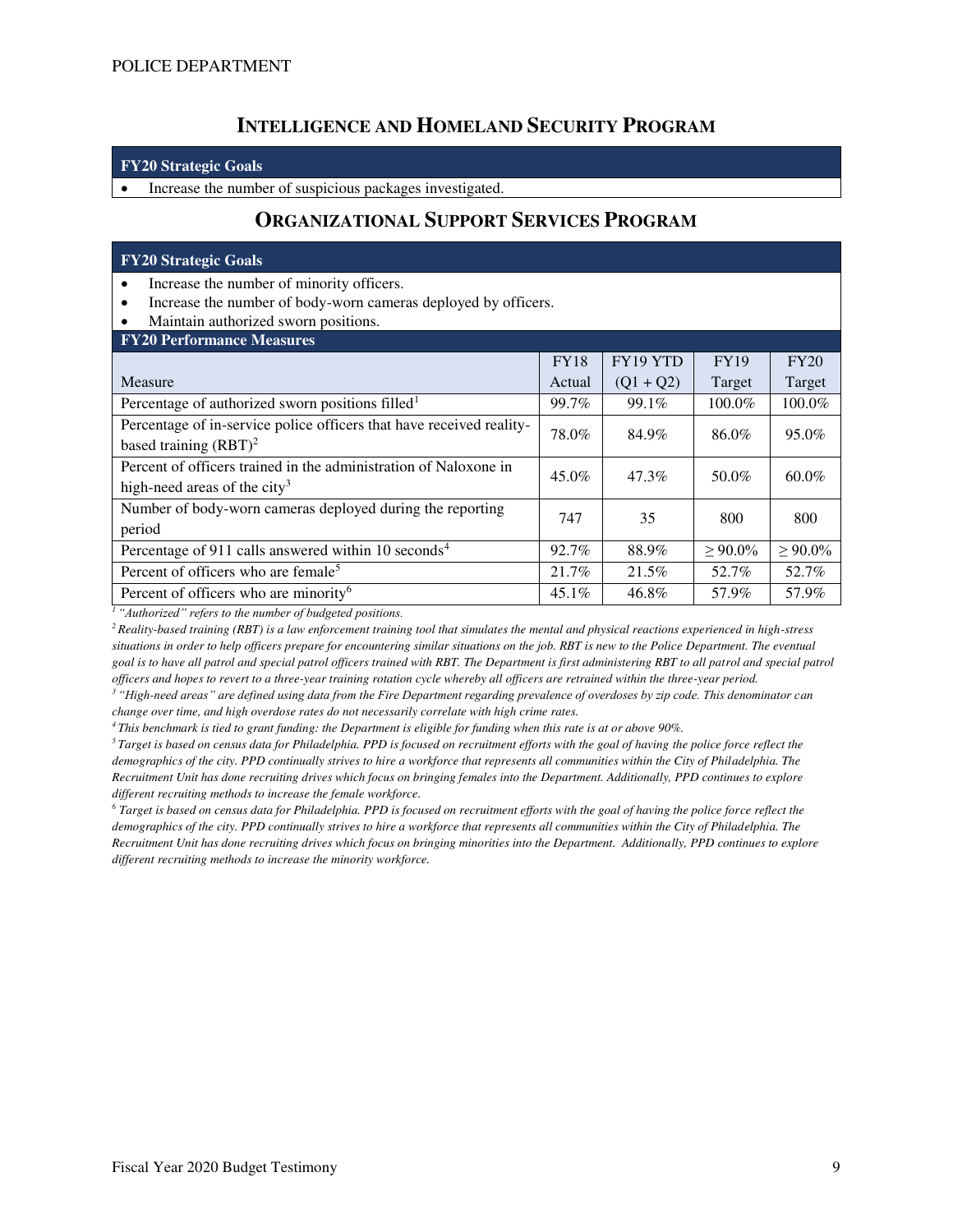# **PROFESSIONAL STANDARDS PROGRAM**

| <b>FY20 Strategic Goals</b>                                                                                                                                 |             |                   |                          |                          |  |  |  |  |
|-------------------------------------------------------------------------------------------------------------------------------------------------------------|-------------|-------------------|--------------------------|--------------------------|--|--|--|--|
| Fully implement the Customer Service Initiative throughout all Patrol Districts.<br>Further reduce Complaints Against Police by an additional five percent. |             |                   |                          |                          |  |  |  |  |
| <b>FY20 Performance Measures</b>                                                                                                                            |             |                   |                          |                          |  |  |  |  |
|                                                                                                                                                             | <b>FY18</b> | FY19 YTD          | <b>FY19</b>              | FY20                     |  |  |  |  |
| Measure                                                                                                                                                     | Actual      | $(Q1 + Q2)$       | Target                   | Target                   |  |  |  |  |
| Number of civilian complaints against police officers                                                                                                       | 625         | 312               | A reduction<br>from FY18 | A reduction<br>from FY19 |  |  |  |  |
| Percent of investigations of civilian complaints against<br>officers completed within 90 days <sup>1</sup>                                                  | N/A         | 51.3%<br>$60.0\%$ |                          | 65.0%                    |  |  |  |  |
| Number of Police-Involved Shootings                                                                                                                         | 31          | 12                | A reduction<br>from FY18 | A reduction<br>from FY19 |  |  |  |  |

*1 The 90-day requirement is an internal policy. This is a new measure for FY19, so prior-year data is not available.*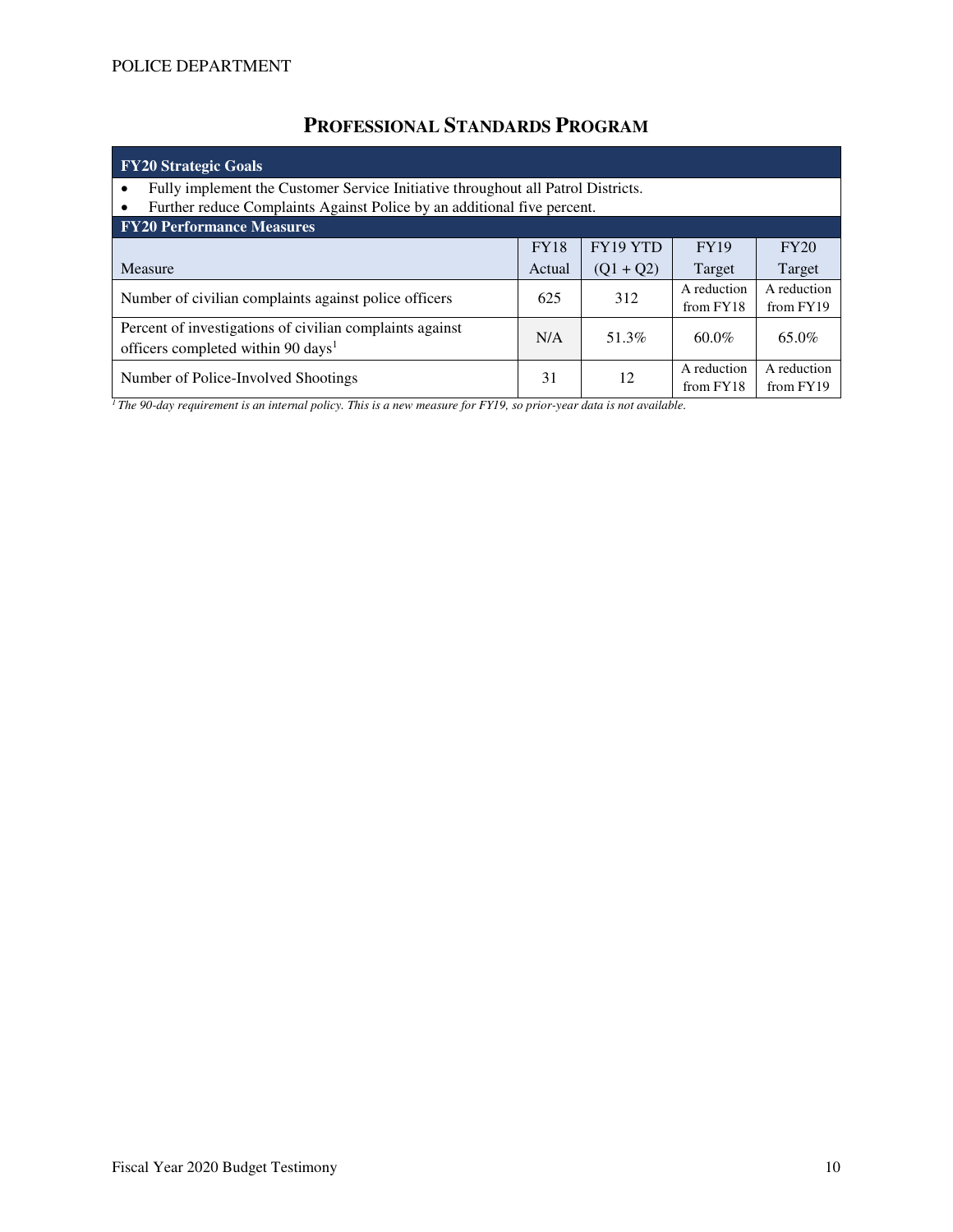### **OTHER BUDGETARY IMPACTS**

### **Federal and State (Where Applicable)**

In FY20, the Police Department estimates to receive \$14,439,985 in Federal and State grants. These funds are for combating Human Trafficking, supporting the Department's Sexual Assault Kit Initiative, addressing the Forensic Science DNA Backlog, supporting Highway Safety Initiatives, and ensuring Port Security, to name just a few.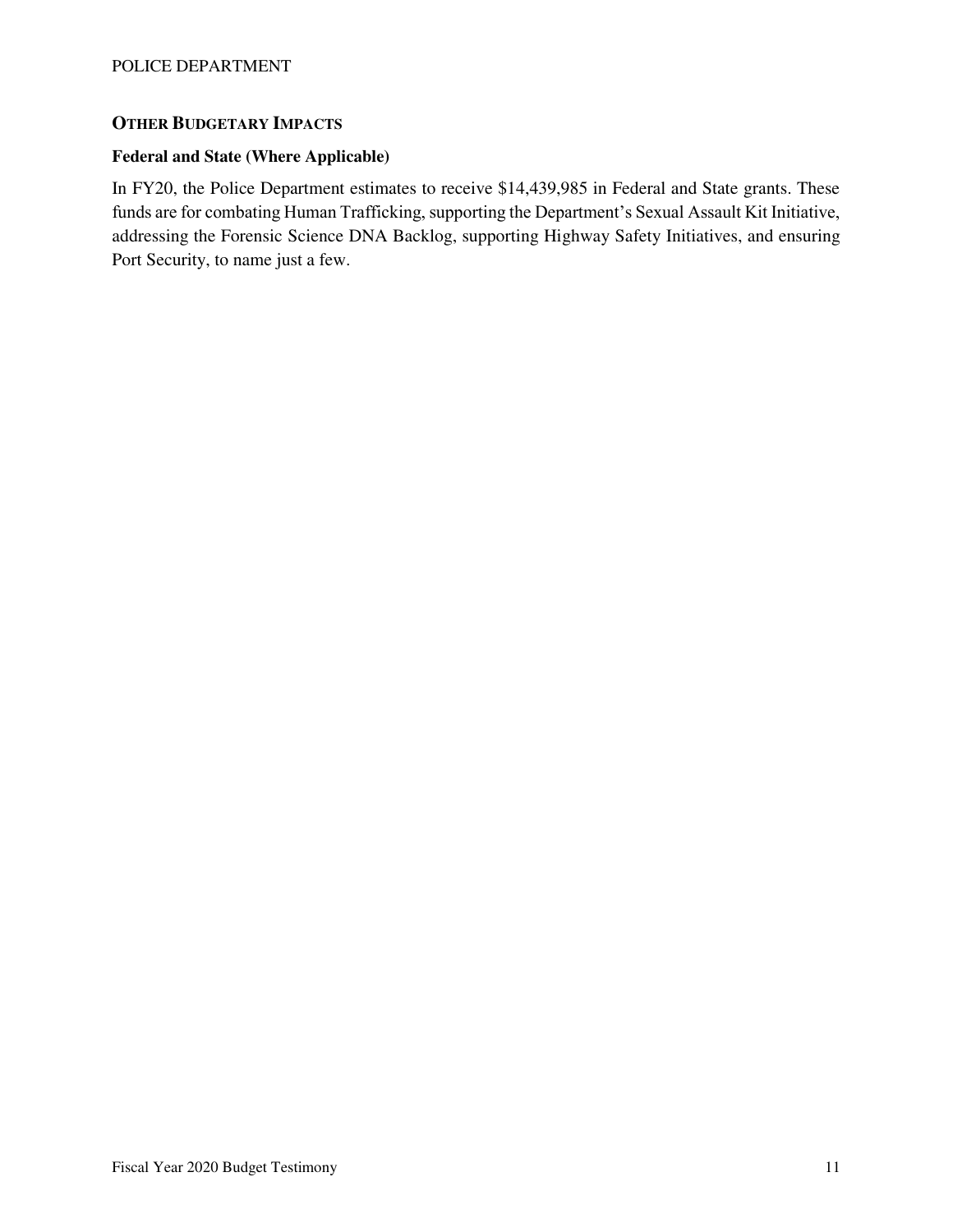# **CONTRACTING EXPERIENCE**

| M/W/DSBE Participation on Large Professional Services Contracts with For-Profit Vendors |                                           |                     |                        |                   |                                                           |                                     |                         |                          |                                    |                                                                                                          |                                                                          |
|-----------------------------------------------------------------------------------------|-------------------------------------------|---------------------|------------------------|-------------------|-----------------------------------------------------------|-------------------------------------|-------------------------|--------------------------|------------------------------------|----------------------------------------------------------------------------------------------------------|--------------------------------------------------------------------------|
| Top Five Largest Contracts over \$34,000 for FY19                                       |                                           |                     |                        |                   |                                                           |                                     |                         |                          |                                    |                                                                                                          |                                                                          |
| Vendor                                                                                  | <b>Brief</b><br>Description<br>of Service | Dollar<br>Amount of | <b>RFP</b> Issue       | Contract          | Ranges in<br><b>RFP</b>                                   | $%$ of<br>M/W/DSBE<br>Participation | \$ Value of<br>M/W/DSBE | Total %<br>Participation | Total \$<br>Value<br>Participation | Is This a<br>Local<br>Business?<br>(principal)<br>place of<br>business<br>located within<br>City limits) | Does the<br>Vendor<br>Have a<br>Waiver for<br>Living Wage<br>Compliance? |
| Name                                                                                    | Provided                                  | Contract            | Date                   | <b>Start Date</b> |                                                           | Achieved                            | Participation           | - All DSBEs              | - All DSBEs                        | [ves/no]                                                                                                 | [ves/no]                                                                 |
| Motorola<br>Solutions<br>Inc.                                                           | PremierOne<br>Records                     | \$3,561,845         | Negotiated<br>Contract | 7/1/2018          | <b>MBE: BGFE</b><br><b>WBE: BGFE</b><br><b>DSBE: BGFE</b> | $0\%$<br>$0\%$<br>$0\%$             | \$0<br>\$0<br>\$0       | $0\%$                    | \$0                                | no                                                                                                       | no                                                                       |
| Axon<br>Enterprise<br>Inc                                                               | <b>Tasers</b>                             | \$652,980           | Sole Source            | 3/1/2019          | <b>MBE: BGFE</b><br>WBE: BGFE<br><b>DSBE: BGFE</b>        | $0\%$<br>$0\%$<br>$0\%$             | \$0<br>\$0<br>\$0       | $0\%$                    | \$0                                | no                                                                                                       | no                                                                       |
| DrugScan,<br>Inc.                                                                       | Drug &<br>Alcohol<br>Testing<br>(AID)     | \$950,000           | 5/3/2018               | 7/1/2018          | <b>MBE: BGFE</b><br>WBE: BGFE<br><b>DSBE: BGFE</b>        | $0\%$<br>$0\%$<br>$0\%$             | \$0<br>\$0<br>\$0       | $0\%$                    | \$0                                | no                                                                                                       | no                                                                       |
| Life<br>Technologies<br>Corp.                                                           | Genetic<br>Equipment<br>Consumables       | \$349,000           | Sole Source            | 1/1/2019          | MBE: BGFE<br><b>WBE: BGFE</b><br><b>DSBE: BGFE</b>        | $0\%$<br>$0\%$<br>$0\%$             | \$0<br>\$0<br>\$0       | $0\%$                    | \$0                                | no                                                                                                       | no                                                                       |
| Keystone<br>Intelligence<br>Network,<br>Inc.                                            | Polygraph<br>Testing                      | \$180,000           | 2/8/2019               | 3/14/2019         | MBE: BGFE<br><b>WBE: BGFE</b><br><b>DSBE: BGFE</b>        | $0\%$<br>$0\%$<br>$0\%$             | \$0<br>\$0<br>\$0       | $0\%$                    | \$0                                | yes                                                                                                      | no                                                                       |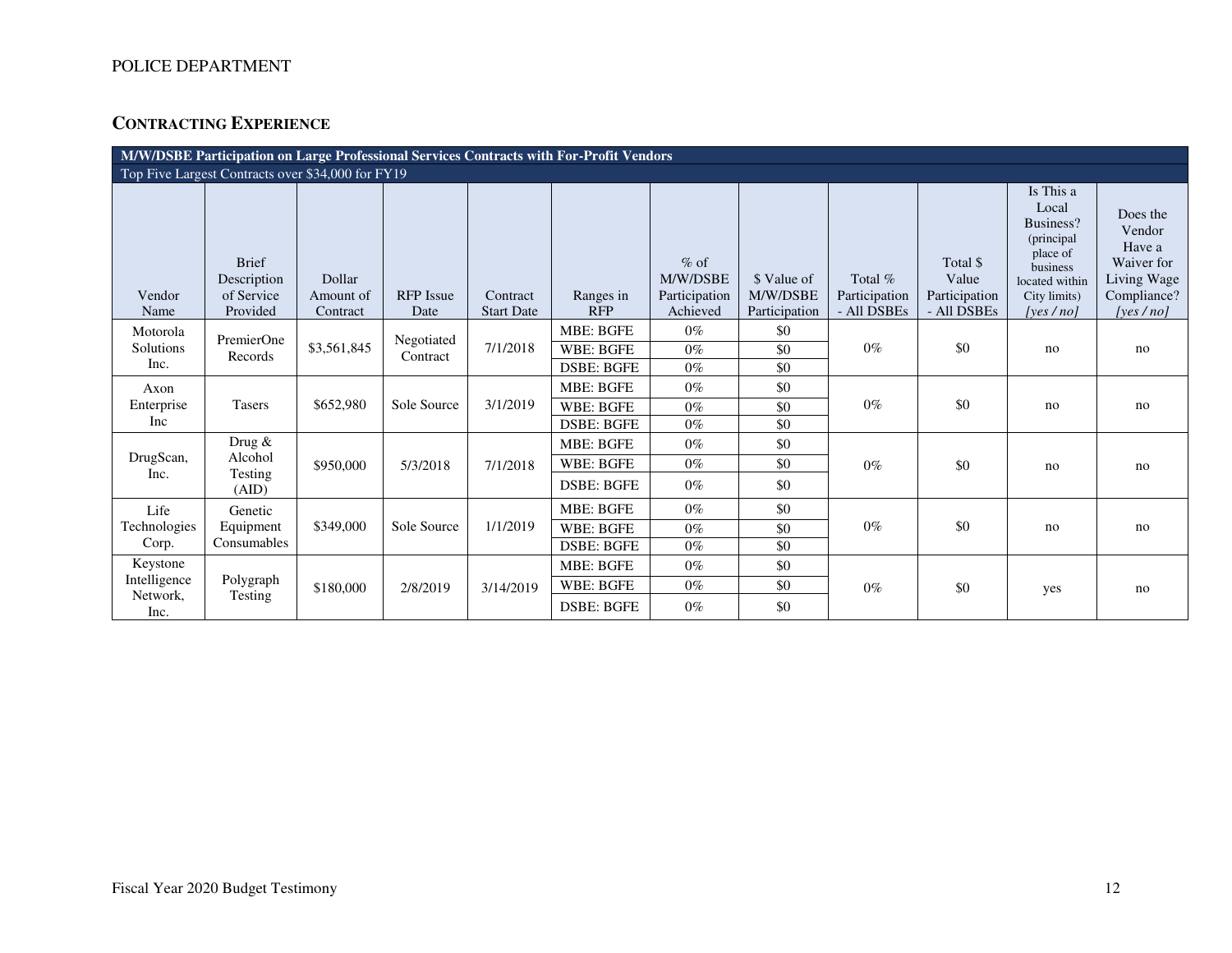# **EMPLOYEE DATA**

| <b>Staff Demographics (as of November 2018)</b> |                        |           |                        |                               |                  |  |  |  |
|-------------------------------------------------|------------------------|-----------|------------------------|-------------------------------|------------------|--|--|--|
|                                                 | <b>Full-Time Staff</b> |           | <b>Executive Staff</b> |                               |                  |  |  |  |
|                                                 | Male                   | Female    |                        | Male                          | Female           |  |  |  |
|                                                 | African-               | African-  |                        | African-                      | African-         |  |  |  |
|                                                 | American               | American  |                        | American                      | American         |  |  |  |
| Total                                           | 1,450                  | 1,003     | <b>Total</b>           | $\overline{2}$                | 1                |  |  |  |
| % of Total                                      | 19%                    | 13%       | % of Total             | 33%                           | 17%              |  |  |  |
| Average Salary                                  | \$73,389               | \$65,599  | Average Salary         | \$227,487                     | \$195,900        |  |  |  |
| <b>Median Salary</b>                            | \$73,433               | \$73,433  | Median Salary          | \$227,487                     | \$195,900        |  |  |  |
|                                                 | White                  | White     |                        | White                         | White            |  |  |  |
| Total                                           | 3,259                  | 688       | Total                  | 2                             | 1                |  |  |  |
| % of Total                                      | $44\%$                 | 9%        | % of Total             | 33%                           | 17%              |  |  |  |
| Average Salary                                  | \$75,232               | \$66,593  | Average Salary         | \$195,900                     | \$207,773        |  |  |  |
| <b>Median Salary</b>                            | \$73,433               | \$73,433  | Median Salary          | \$195,900                     | \$207,773        |  |  |  |
|                                                 | Hispanic               | Hispanic  | Hispanic<br>Hispanic   |                               |                  |  |  |  |
| Total                                           | 671                    | 214       | Total<br>$\mathbf{0}$  |                               | $\mathbf{0}$     |  |  |  |
| % of Total                                      | 9%                     | 3%        | % of Total             | $0\%$                         | $0\%$            |  |  |  |
| Average Salary                                  | \$69,239               | \$65,981  | Average Salary         | N/A                           | $\rm N/A$        |  |  |  |
| Median Salary                                   | \$73,433               | \$73,433  | <b>Median Salary</b>   | N/A                           | N/A              |  |  |  |
|                                                 | Asian                  | Asian     |                        | Asian                         | Asian            |  |  |  |
| Total                                           | 125                    | 26        | Total                  | $\boldsymbol{0}$              | $\boldsymbol{0}$ |  |  |  |
| % of Total                                      | 2%                     | $0\%$     | % of Total             | $0\%$                         | $0\%$            |  |  |  |
| Average Salary                                  | \$70,763               | \$68,684  | Average Salary         | N/A                           | N/A              |  |  |  |
| <b>Median Salary</b>                            | \$73,433               | \$73,433  | Median Salary          | N/A                           | N/A              |  |  |  |
|                                                 | Other                  | Other     |                        | Other                         | Other            |  |  |  |
| Total                                           | 21                     | 18        | Total                  | $\theta$                      | $\mathbf{0}$     |  |  |  |
| % of Total                                      | $0\%$                  | $0\%$     | % of Total             | $0\%$                         | $0\%$            |  |  |  |
| Average Salary                                  | \$64,782               | \$59,229  | Average Salary         | N/A                           | N/A              |  |  |  |
| <b>Median Salary</b>                            | \$66,090               | \$43,101  | Median Salary          | N/A                           | N/A              |  |  |  |
|                                                 | Bilingual              | Bilingual |                        | <b>Bilingual</b><br>Bilingual |                  |  |  |  |
| Total                                           | 79                     | 29        | Total                  | $\mathbf{0}$                  | $\boldsymbol{0}$ |  |  |  |
| % of Total                                      | $1\%$                  | $0\%$     | % of Total             | $0\%$                         | $0\%$            |  |  |  |
| Average Salary                                  | \$75,213               | \$73,645  | Average Salary         | N/A                           | N/A              |  |  |  |
| <b>Median Salary</b>                            | \$73,433               | \$73,433  | <b>Median Salary</b>   | N/A                           | $\rm N/A$        |  |  |  |
|                                                 | Male                   | Female    |                        | Male                          | Female           |  |  |  |
| Total                                           | 5,531                  | 1,924     | Total                  | $\overline{4}$                | $\overline{c}$   |  |  |  |
| % of Total                                      | 74%                    | 26%       | % of Total             | 67%                           | 33%              |  |  |  |
| Average Salary                                  | \$74,194               | \$66,034  | Average Salary         | \$211,738                     | \$201,882        |  |  |  |
| Median Salary                                   | \$73,433               | \$73,433  | Median Salary          | \$201,882                     | \$201,882        |  |  |  |